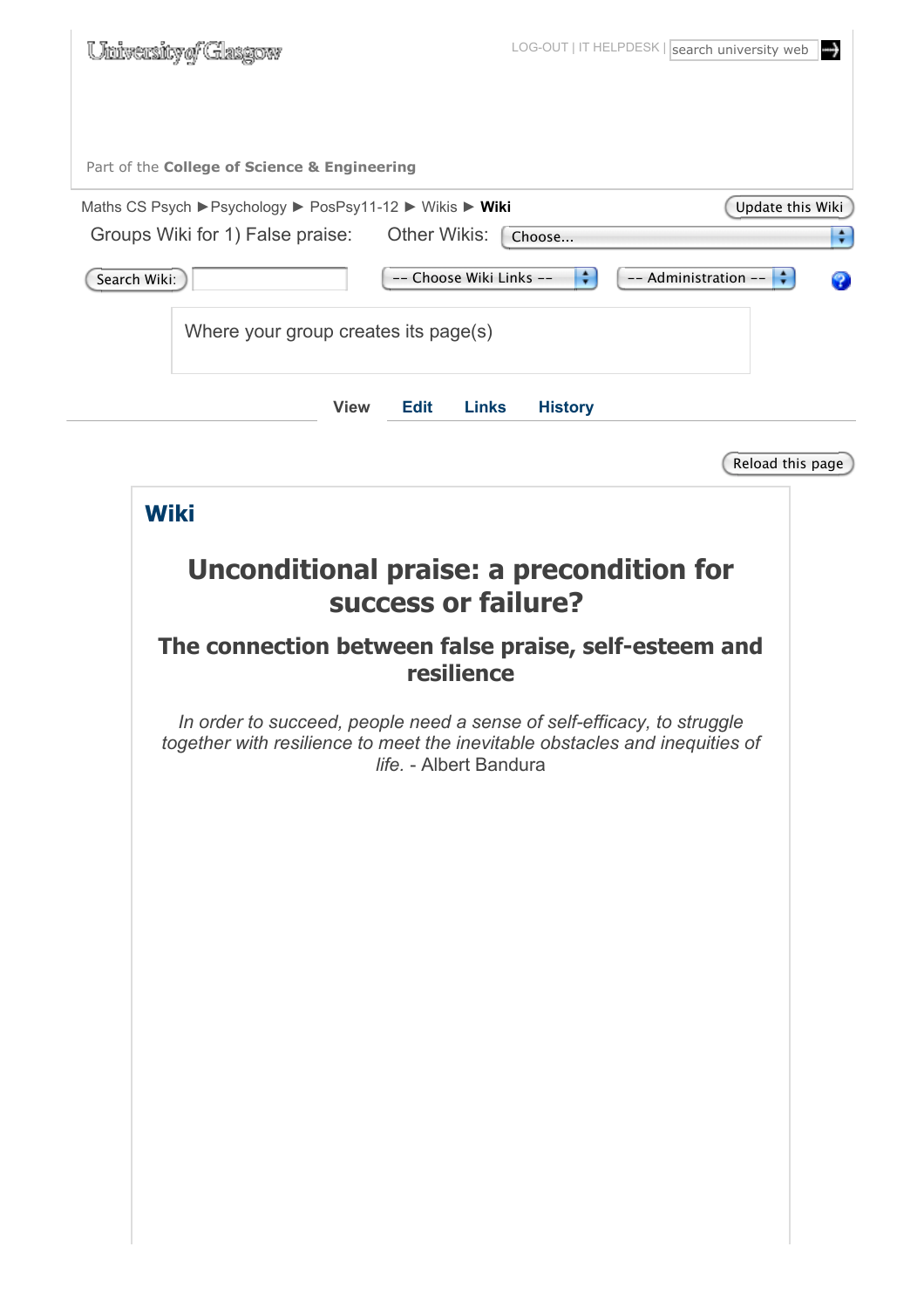

"He's been that way ever since the teacher praised him for his clean desk."

### **Introduction**

The **traditional** view of praising children entails the idea that **all praise is good praise**, however some psychological researchers oppose this notion and instead argue that this may not necessarily be the case.

**Praise** can be understood as **giving positive feedback** (Hattie & Timperley, 2001), with the view that praising your child will result in increased self-esteem and hence better achievement, e.g. in academia. The concept of **false praise**, however, defines a situation where one is **praised unnecessarily** and in **undeserving circumstances**. This unconditional praise is thought to have **negative consequences** in the long run, with claims such as increased narcissism, less resilience and distorted selfesteem. It is argued that the individual cannot perceive the true picture of reality, and so fails to differentiate between what is true achievement and what is completion of a meaningless task; hence, they do not form the basis of drive or need for improvement.

The idea of **unconditional/false praise** is also argued to have a knock on effect on the individual's **self-esteem**. Self-esteem can be thought of as how much value an individual places on themselves, which can vary on a continuum from low to high (Baumeister et al., 2003). In the context, selfesteem can be reduced due to the idea that a child may attribute negative feelings of achievement directly to them-self, because they have been brought up to believe that achievement is a direct consequence of their abilities, i.e. a constant that cannot change. A direct example of this type of situation is when parents' praise their children for being smart whenever they do well in an exam, oppose to the arguably more efficient technique of praising the effort put in to a task. If the child then poorly performs they are likely to accredit the blame as a reflection of themselves rather than to external factors that can be improved, thus reducing resilience.

Additionally, **false praise** can lead to **unrealistically inflated levels of selfesteem**, creating an individual that believes they are superior in all aspects of life. This potentially either sets the individual up to crash when these beliefs are not in conjunction with reality, again lowering self-esteem, or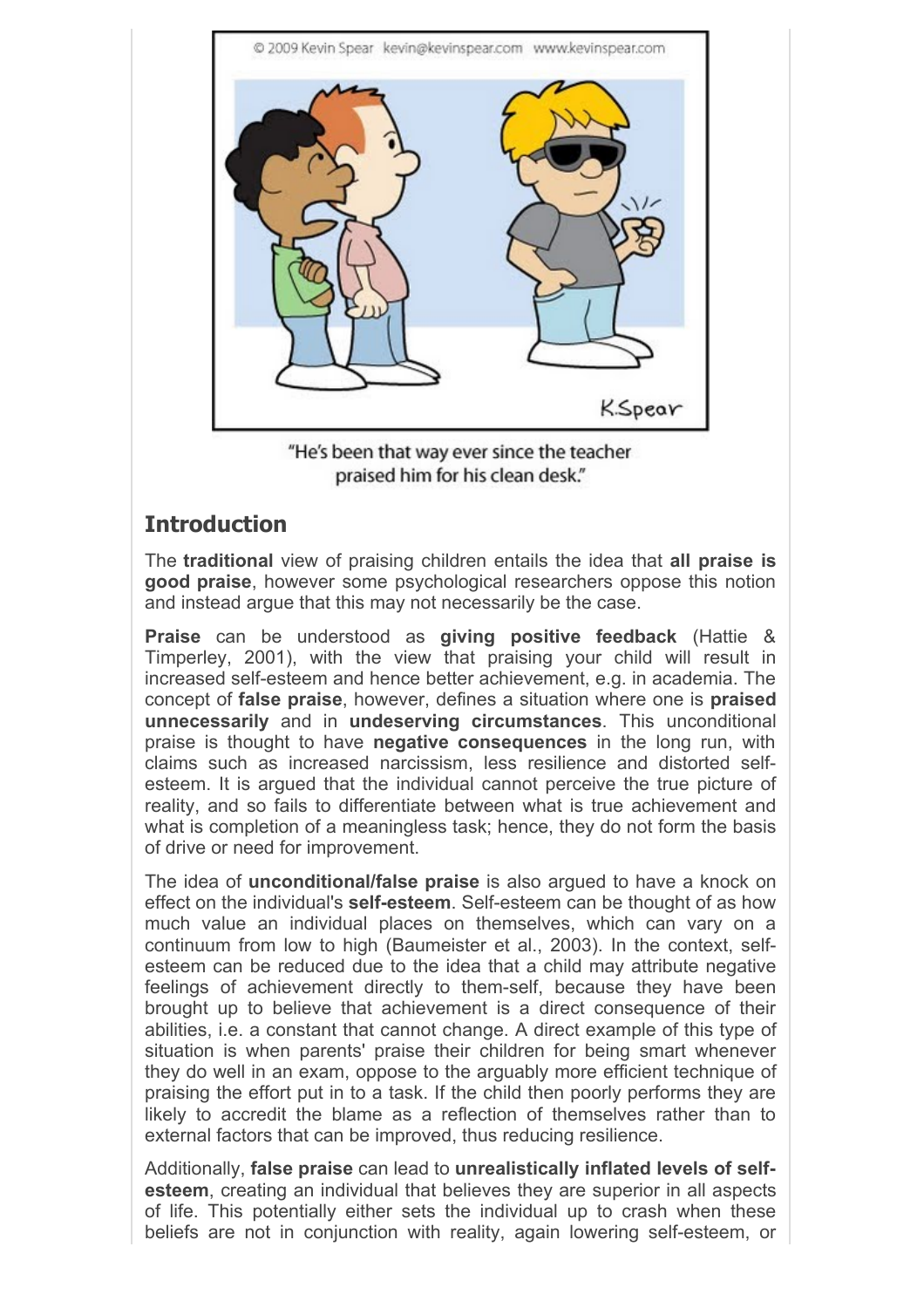creates an individual with **high levels of narcissism/arrogance**.

*Read one thing* - this article by Carol Dweck offers an easy to read overview of our topic : Dweck, C. S. (2008) The Perils and Promises of Praise. *Best of Educational Leadership 2007-2008, 65,* 34-39.

#### **Contents**

- 1. **History and roots in psychology**
- 2. **Praise, self esteem and resilience theory and practice**
- 3. **Clinical applications**
- 4. **Practical exercises**
- 5. **Uncritical claims**
- 6. **Cultural connections**
- 7. **Further information articles, podcasts and videos**
- 8. **Academic references**

### **1. History and roots in psychology**

The **practice of praising** someone for their behaviour has already been present as a central part of modern Christianity: the bible contains hymns of praise as well as the Lord's Prayer.

According to Wierzbicka (2004) some expressions related to praise such as "**good boy**" and "**good girl**" have been found in English literature and language since the mid-1800s. Praise in this way occurs to be a deeply rooted and religiously inspired Anglo-American cultural tradition having its origin in Puritan times where the naughtiness of children has been linked to hellfire. A contrasting positive way of thinking began in the  $19<sup>th</sup>$ century, followed by boosts of self-esteem in the  $20<sup>th</sup>$  century. Branden (1969) was one of the first to point out the effect of praise on enhancing self-esteem in his book "The Psychology of Self-esteem".

Relating to further scientific evidence, about 40 years ago a growing body of research arose from the early childhood special needs in psychology and education; this postulated the prominent view of praise as a useful tool to enhance motivation and therefore improve behaviour in children. Studies such as those conducted by Zimmerman and Zimmerman (1962), Becker, Madsen, Arnold,and Thomas (1967), and Madsen, Becker, and Thomas (1968) provided evidence for the effectiveness of using praise in reducing inappropriate behaviours, increasing appropriate behaviours, and increasing specific cognitive and motor abilities related to academic or functional tasks.

In contrast, beginning in the 1990s, research such as that conducted by Baumeister (1990) and Mueller and Dweck (1998) **started to challenge this common sense view,** and postulated that praise has negative effects on children's learning and motivation. This has been expressed, for example, by Kohn (1993) who said that "the most notable aspect of a positive judgment is not that it is positive but that it is a judgment" (p. 102).

The psychology of praise and its effects derives mainly from the field of **social psychology** which investigates, for instance, the influence of behaviour and performance by others. A number of factors that can have an effect on performance have been discussed for years, such as motivation, ability or effort and in this line also whether praise can lower or heighten self-esteem and/or resilience and therefore affect performances. Learn more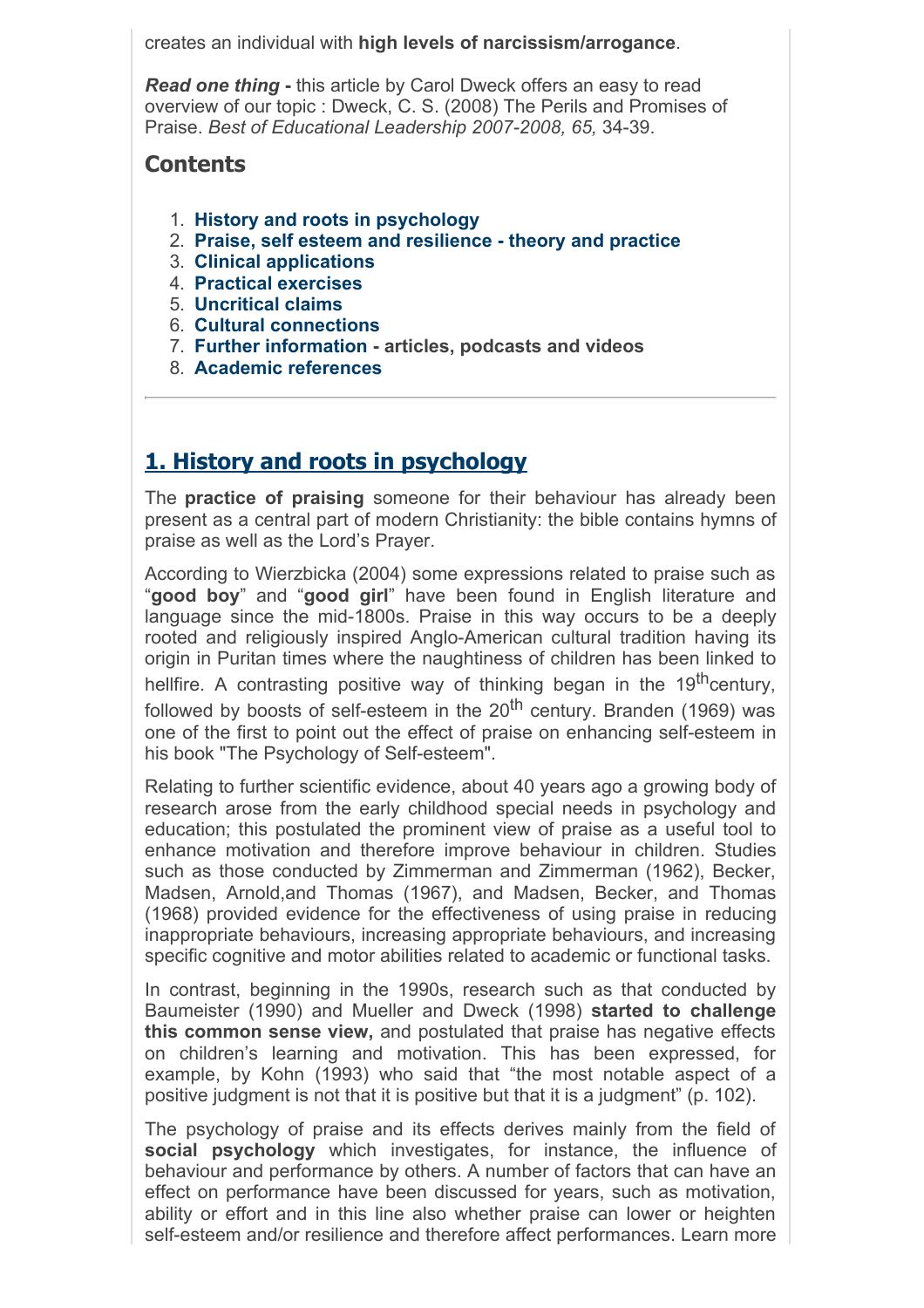about the theory and practice about praise, self-esteem and resilience in the next section.

### **2. Praise, self-esteem and resilience – theory and practice**

"Everybody has won and all must have prizes" Lewis Caroll, 1865

A 2007 report by UNICEF on child well-being in rich countries indicated that the **UK came bottom out of 27** countries with the US being second from the bottom. If this measure is taken to include self-esteem, then clearly there has been **no beneficial effect of praise over the previous three decades**.



**Carol Dweck's** programme of research on intelligence suggests that **praise** is connected to how student view their intelligence. If students believe that there is no way of changing their intelligence, a **fixed mindset**, then this will impact on their motivation to learn and improve. Alternatively, if students believe that their intelligence can increase based on the amount of effort that they make, a **growth mindset**, then they will focus on achieving goals (Dweck, 2008; Mueller & Dweck, 1998). The use of **false praise** is

therefore connected to reinforcing a fixed mindset, if children are told they are intelligent ("gee, you're **smart**") rather than praised for their effort ("wow, you **worked** really hard"). Dweck's theory is encompassed in her model of **incremental intelligence.**

A review of the **self-esteem literature** by Baumeister et al. (2003) did **not** find any evidence that interventions aimed at increasing self-esteem gave benefits. In addition, they viewed that due to the variety of ways in which self-esteem can present, indiscriminate praise may produce narcissism. They concluded that **praise should be used as a reward for specific actions**.

Not all studies support Dweck's model of incremental intelligence. In a two year longitudinal study at University College London, Furnham et al. (2003) found no relationship between academic performance and beliefs in intelligence in students. Niiya et al. (2010) found that personality was more of a predictor of academic performance that belief in intelligence, specifically levels of conscientiousness.

The idea of a growth mindset could also be seen to go against another one of positive psycholoygy's own ideas, that of using **signature strengths.** The strengths approach has individuals identify what they are good at using a questionnaire and then use these strengths in their everyday life. This focuses on what someone can currently do rather than developing new skills. However the two processes, using strengths on one hand and having a growth mindset on the other could be seen as having different possible outcomes, with the use of strengths improving feelings of happiness and growth mindset increasing **resilience** and self-efficacy. Thus the debate in this area is still ongoing.

An **alternative** view of trying to improve children's self-esteem is that **teaching them resilience** will enable them to **cope better** with stress allowing them to recover from adverse events. In the US, a resilience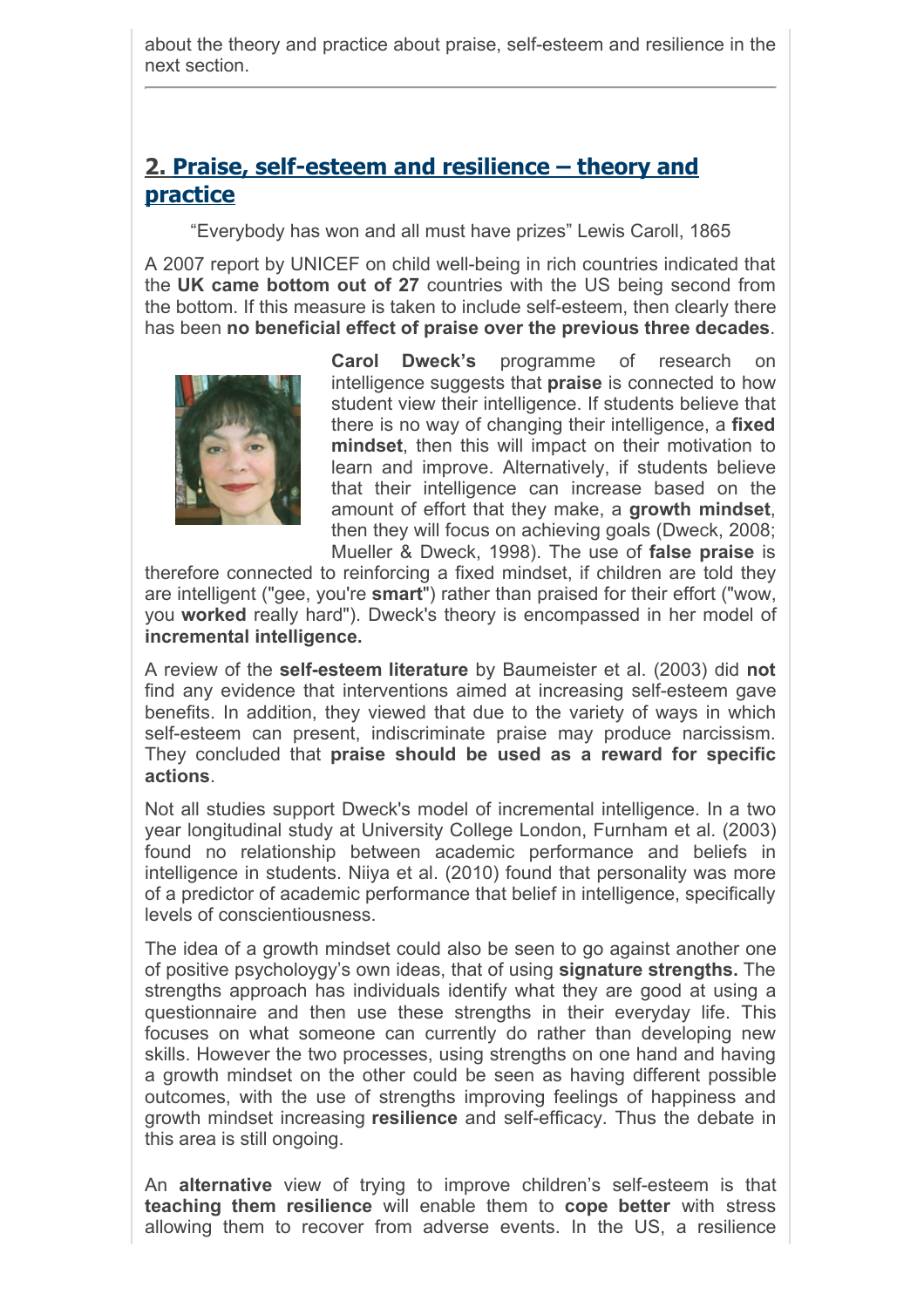programme for schools has been developed by researcher at Penn University based on the work of Martin Seligman (Seligman et al., 2009).



A number of studies have now begun to examine the evidence for the effectiveness of the programme, including a whole school scheme in Australia. The programme has also been adapted and implemented as a trial at three schools in the UK (Challen, et al., 2011).

Facilitators of the programme were extremely positive, however the trial had mixed outcomes. It appeared to benefit pupils who initially had worse symptoms of depression and anxiety or had not achieved national targets for key stage two English and maths.

The growth in positive psychology, including research on false praise, resilience and self-esteem has given rise to a number of **interventions** that can be used in **clinical settings.**

**This emphasises the view that psychology should have alternative options rather than just relieving human suffering, but to also include human flourishing.**

### **3. Clinical applications**

There are various possible clinical applications that make it important for the debate about false praise, self-esteem and resilience to be continued. If it is true that praise might in fact have negative consequences in certain circumstances, these results must be applied in clinical practice. There are a number of studies that have tried to investigate this topic within a clinical setting.

Kruger and Dunning (1999) have found that people who have difficulties in recognizing their inabilities in certain tasks, will overestimate their skill in this task. Moreover, they have shown that people will recognize their limitations when skill is improved. Thinking further, one might



suggest that **false praise might lead to an unjustified feeling of self-**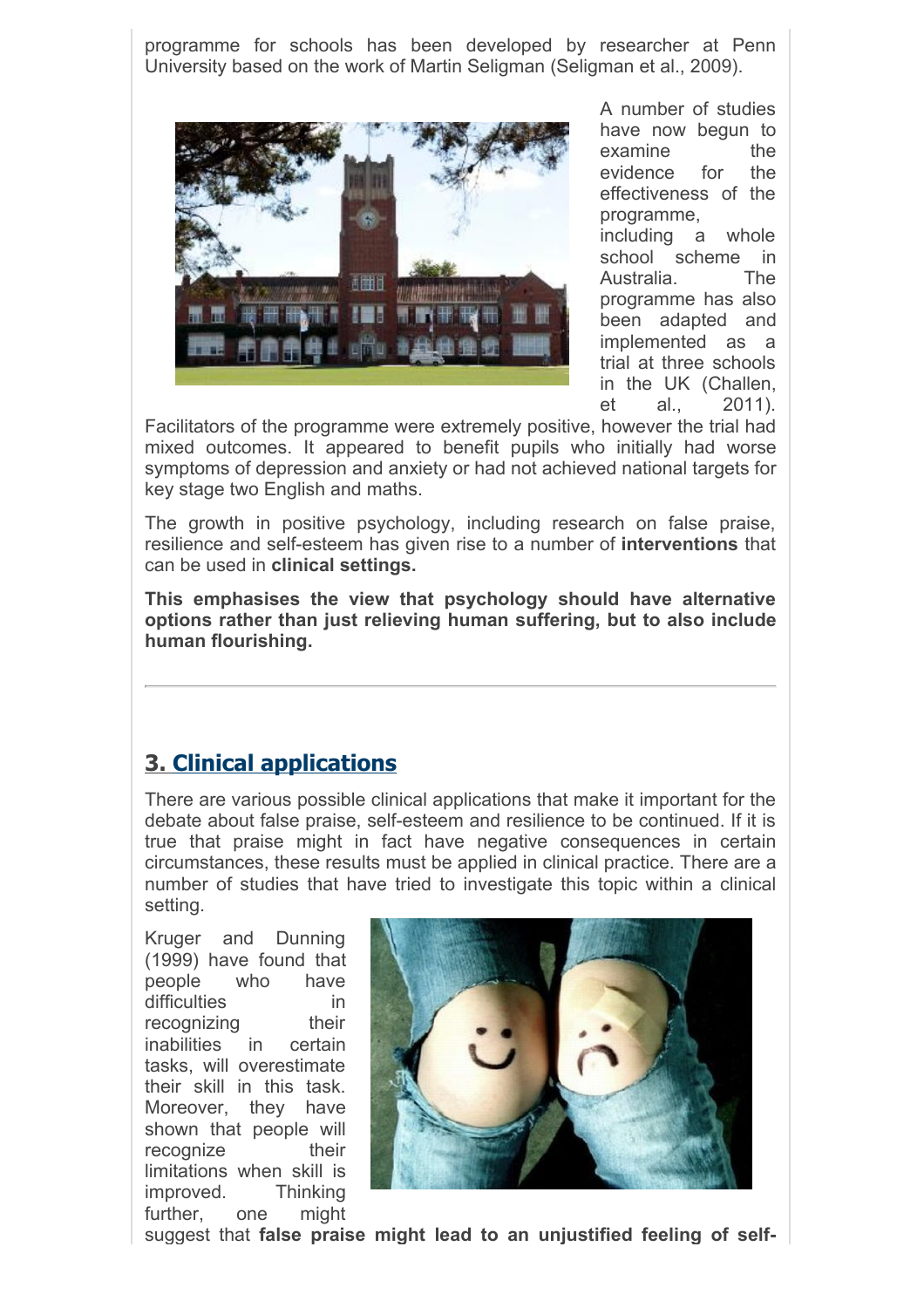**esteem** that would in fact not be helpful in everyday situations, as someone might not try and improve their skill after unjustified praise. This argument is supported by the fact that participants in a study who had been given accurate feedback realized their weaknesses and recognized their need to improve performance (Kim & Chiu, 2011). These results have to be considerd in any clinical setting, as they show how, for example psychotherapists have to carefully consider the circumstances when giving praise.

Forte, Jahoda and Dagnan (2011) have explored how young people with a mild intellectual ability compared to young people without disabilities cope with their worries. They come to the conclusion that **promoting resilience** in young people with a mild disability can help to decrease their worries which were also linked to low self-esteem. In this case, the approach of promoting resilience can be used for young people with mild disabilities in order to facilitate the transition to adulthood and to strengthen their selfesteem. What other clinical applications can be thought of?

It has been found that people with low self-esteem are at higher risk of developing subsequent depression when a major stressor occurs (Brown, Andrews, Harris, Adler, & Bridge, 1986). Furthermore, Dumont and Provost (1999) have shown that vulnerable adolescents with higher depression scores had lower self-esteem than resilient adolescents. Therefore, it can be argued that **resilience training and raising self-esteem can be valuable in the prevention and treatment of depression**. This makes it an important goal to understand the connection between praise, self-esteem and resilience.

One can certainly argue that the consequences of praise will be moderated by the characteristics of the recipient, such as gender, age or culture (Henderlong & Lepper, 2002). These characteristics have to be taking into consideration in the various clinical settings. Furthermore, **taking a focus of promoting resilience and increasing self-esteem, instead of unconditional praise seems to be the best approach to achieve success in clinical practice**. In the next paragraph practical exercises to promote resilience will show how the clinical findings can be employed in practice in order to facilitate an active move towards change.

#### **4.1 Practical Exercises: Suggestions for improving resilience**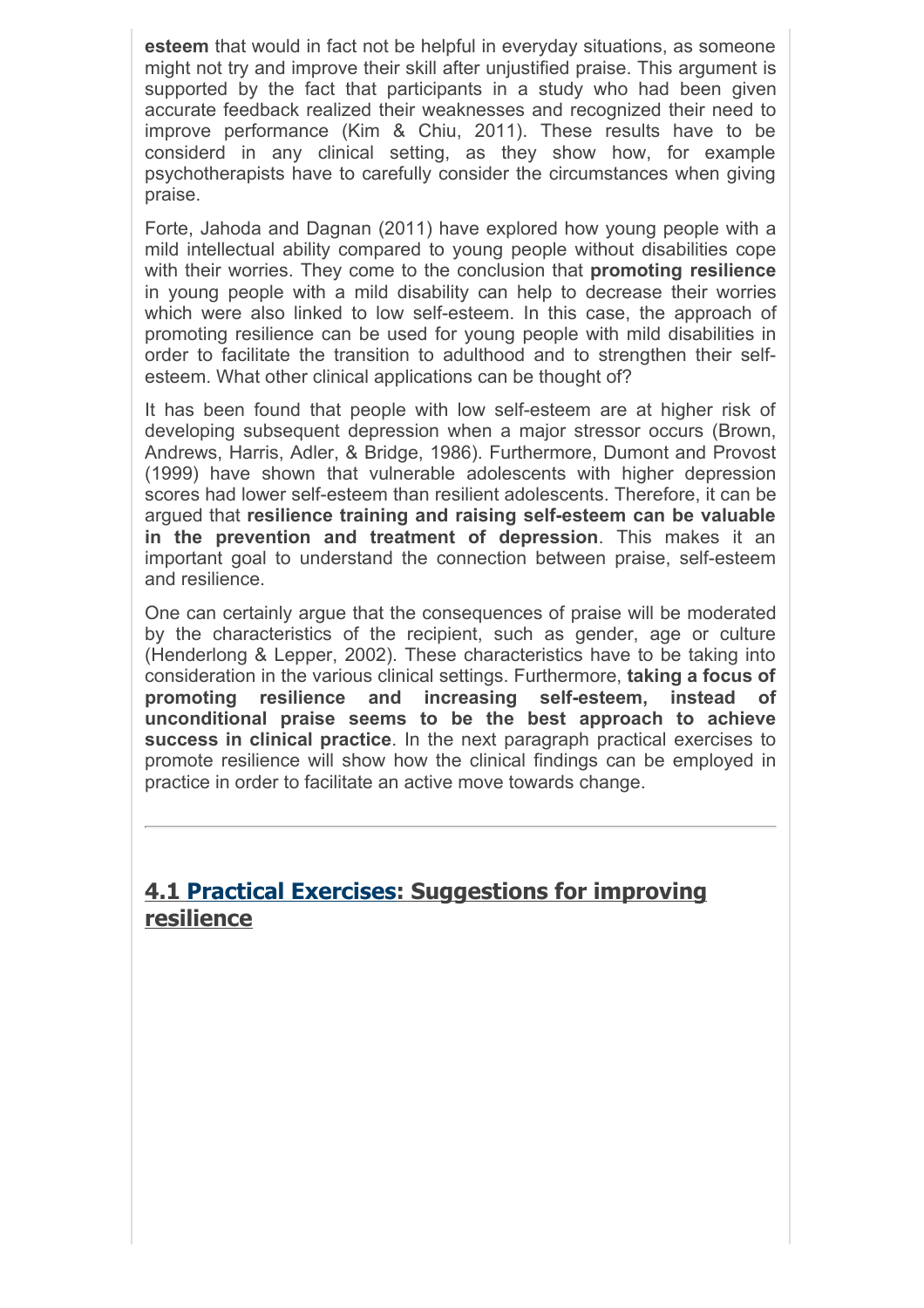Resilience is a process that allows someone to 'bounce back' from adverse events and refers to their ability to deal with stress or trauma. The American **Psychological** Association

#### (**www.apa.org**)

suggests ten ways to improve resilience:

1. **Make connections.** Good relationships with close family members, friends, or others are important. Accepting help and support from those who care about you and will listen to you strengthens resilience. Some people find that being active in civic groups, faith-based organizations, or other

local groups provides social support and can



help with reclaiming hope. Assisting others in their time of need also can benefit the helper.

2. **Avoid seeing crises as insurmountable problems.** You can't change the fact that highly stressful events happen, but you can change how you interpret and respond to these events. Try looking beyond the present to how future circumstances may be a little better. Note any subtle ways in which you might already feel somewhat better as you deal with difficult situations.

3. **Accept that change is a part of living.** Certain goals may no longer be attainable as a result of adverse situations. Accepting circumstances that cannot be changed can help you focus on circumstances that you can alter.

4. **Move toward your goals.** Develop some realistic goals. Do something regularly -- even if it seems like a small accomplishment that enables you to move toward your goals. Instead of focusing on tasks that seem unachievable, ask yourself, "What's one thing I know I can accomplish today that helps me move in the direction I want to go?"

5. **Take decisive actions.** Act on adverse situations as much as you can. Take decisive actions, rather than detaching completely from problems and stresses and wishing they would just go away.

6. **Look for opportunities for self-discovery.** People often learn something about themselves and may find that they have grown in some respect as a result of their struggle with loss. Many people who have experienced tragedies and hardship have reported better relationships, greater sense of strength even while feeling vulnerable, increased sense of self-worth, a more developed spirituality, and heightened appreciation for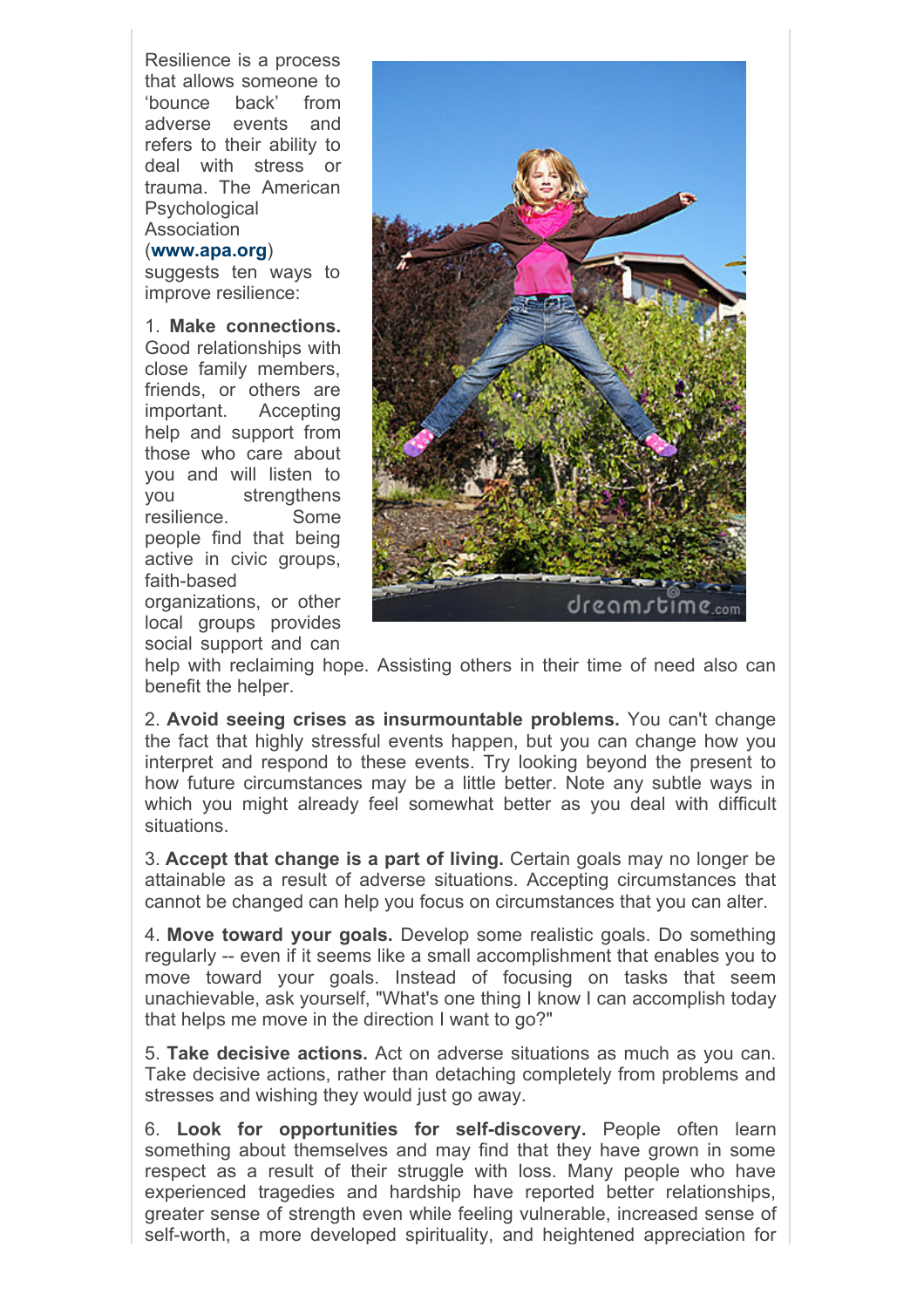life.

7. **Nurture a positive view of yourself.** Developing confidence in your ability to solve problems and trusting your instincts helps build resilience.

8. **Keep things in perspective.** Even when facing very painful events, try to consider the stressful situation in a broader context and keep a long-term perspective. Avoid blowing the event out of proportion.

9. **Maintain a hopeful outlook.** An optimistic outlook enables you to expect that good things will happen in your life. Try visualizing what you want, rather than worrying about what you fear.

10. **Take care of yourself.** Pay attention to your own needs and feelings. Engage in activities that you enjoy and find relaxing. Exercise regularly. Taking care of yourself helps to keep your mind and body primed to deal with situations that require resilience.

**Additional ways of strengthening resilience may be helpful.** For example, some people write about their deepest thoughts and feelings related to trauma or other stressful events in their life. Meditation and spiritual practices help some people build connections and restore hope.

The above ideas are fairly general giving each individual the opportunity to tailor these to work with their own lifestyle.

#### **4.2 How to give good praise!**





1. **Be specific**. Praise needs to be directed at something in particular rather than general, and also needs to be about what the person can control otherwise it may just sound empty.

2. **Acknowledge the actor**. Rather than just saying 'well that turned out well' make sure the person involved gets the credit.

3. The **effusiveness and time spent in giving praise should be**

**commensurate with the difficulty and time-intensiveness of the task**. If a task was quick and easy, a hasty "Looks great!" will do; if a task was protracted and difficult, the praise should be more lengthy and descriptive. Also, you might bring up the praise more than once.

4. **Remember the negativity bias**. The "negativity bias" is a well-recognized psychological phenomenon: people react to the bad more strongly and persistently than to the comparable good. So if you want to praise someone, remember that one critical comment will wipe out several positive comments, and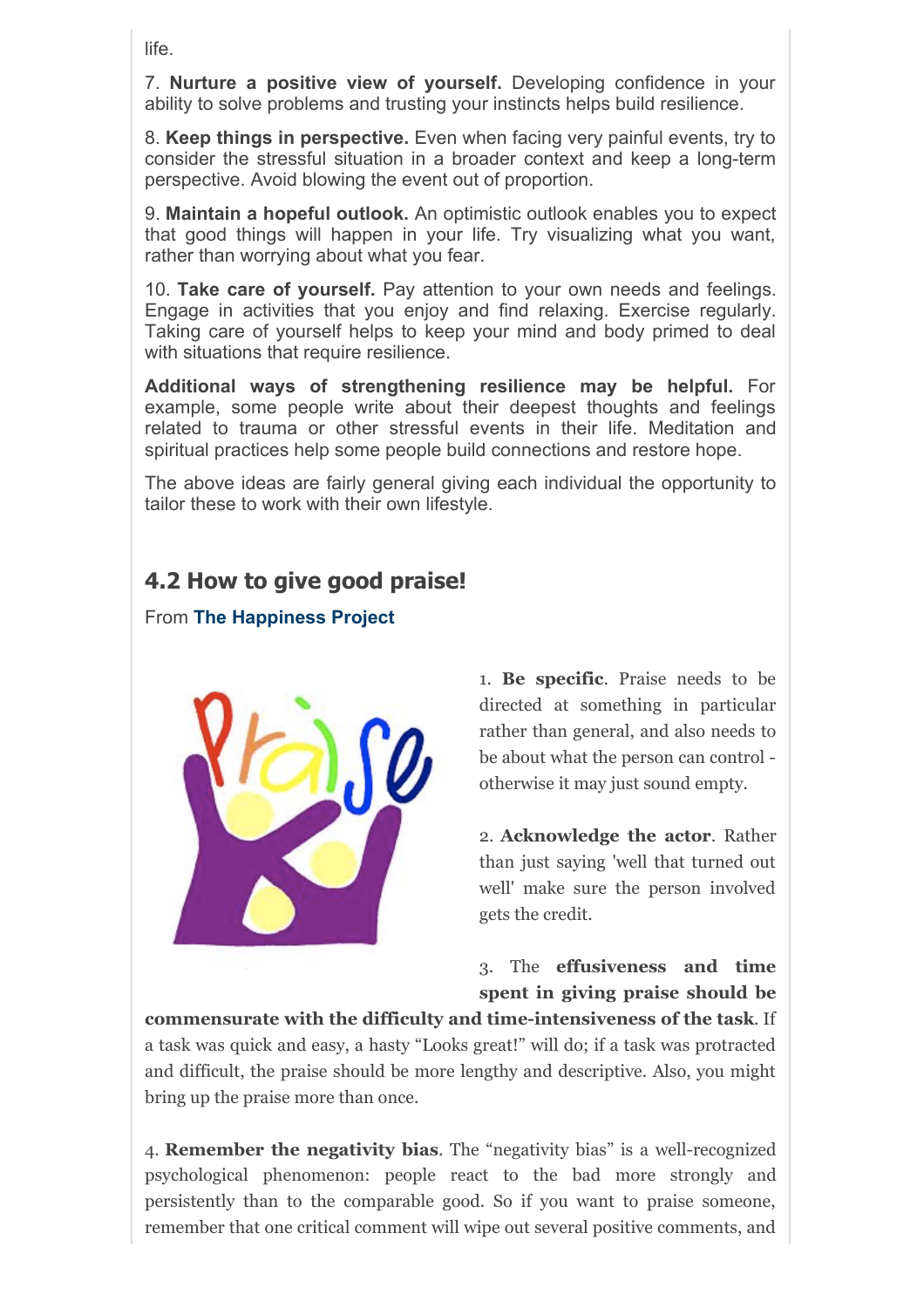will be far more memorable. To stay silent, and then remark something like, "It's too bad that that door couldn't be fixed," will be perceived as highly critical.

5. **Praise the everyday** as well as the exceptional. When people do something unusual, it's easy to remember to give praise. But what about the things they do well every day without any recognition? It never hurts to point out how much you appreciate the small services and tasks that someone unfailingly performs. Something like, "You know what? In three years, I don't think you've ever been even an hour late with the weekly report." After all, we never forget to make a comment when someone screws up.

# **5. Uncritical Claims**

In all studies considered, there seemed to be a **lack of a specific and consistent measure** for praise. This, hence, makes it extremely difficult to draw conclusions and make such claims in relation to praise having either a positive or negative effect; there may be huge subjectivities between parents in what they consider as encouraging statements. This is particularly relevant in the sense that researchers have argued that praise is only effective if individuals use statements that focus on specific strengths that the child can learn from oppose to the most used general meaningless phrases, such as '*Good job!'* (Taylor, 2009). It is suggested that this general sort of praise can damage the child's resilience whilst also failing to have the positive effect one would expect due it containing nothing that child can develop on. From this point of view, when studies look at children that have been praised for effort vs. intelligence (Dweck, 1998), there is no indicative way of knowing whether the subjects used in each praise group were getting praised in the suggested constructive manner or through the general approach. In reality, it is most likely that it is a mixture of both with differing parenting techniques, hence rendering it hard to confidently make conclusive statements.

Another area that lacks critique is the recent claims that you should not praise your child in areas that they have *'no control over*' (Taylor, 2009). When searching through articles to find what these sorts of things include, the most frequent findings were intelligence, physical attractiveness, athletic ability, and artistic gifts. The suggestion that individuals have no control in these areas is an extremely strong claim to make, especially one that no doubt those in favour of the nurture debate would oppose. We may not be able to *control* the baseline in some of these areas, i.e. if we are not genetically cut out to be the next Da Vinci then it is unlikely that we will ever be the next Da Vinci; we may, under the right circumstances and support however, go on to achieve as throughout school and consider ourselves competent in art. The same is said about physical appearance; even if we are not born a natural beauty, that is not to say we cannot make ourselves attractive with the numerous resources and cosmetics available today. If anything, it would seem not praising a child that is not confident about his/her appearance will only leave the child with low self esteem in a sensitive area, that it will potentially carry with it throughout it's life.

It is fair to suggest that parents that praise their child unnecessarily and falsely can result in negative effects for the child in the long run. It is,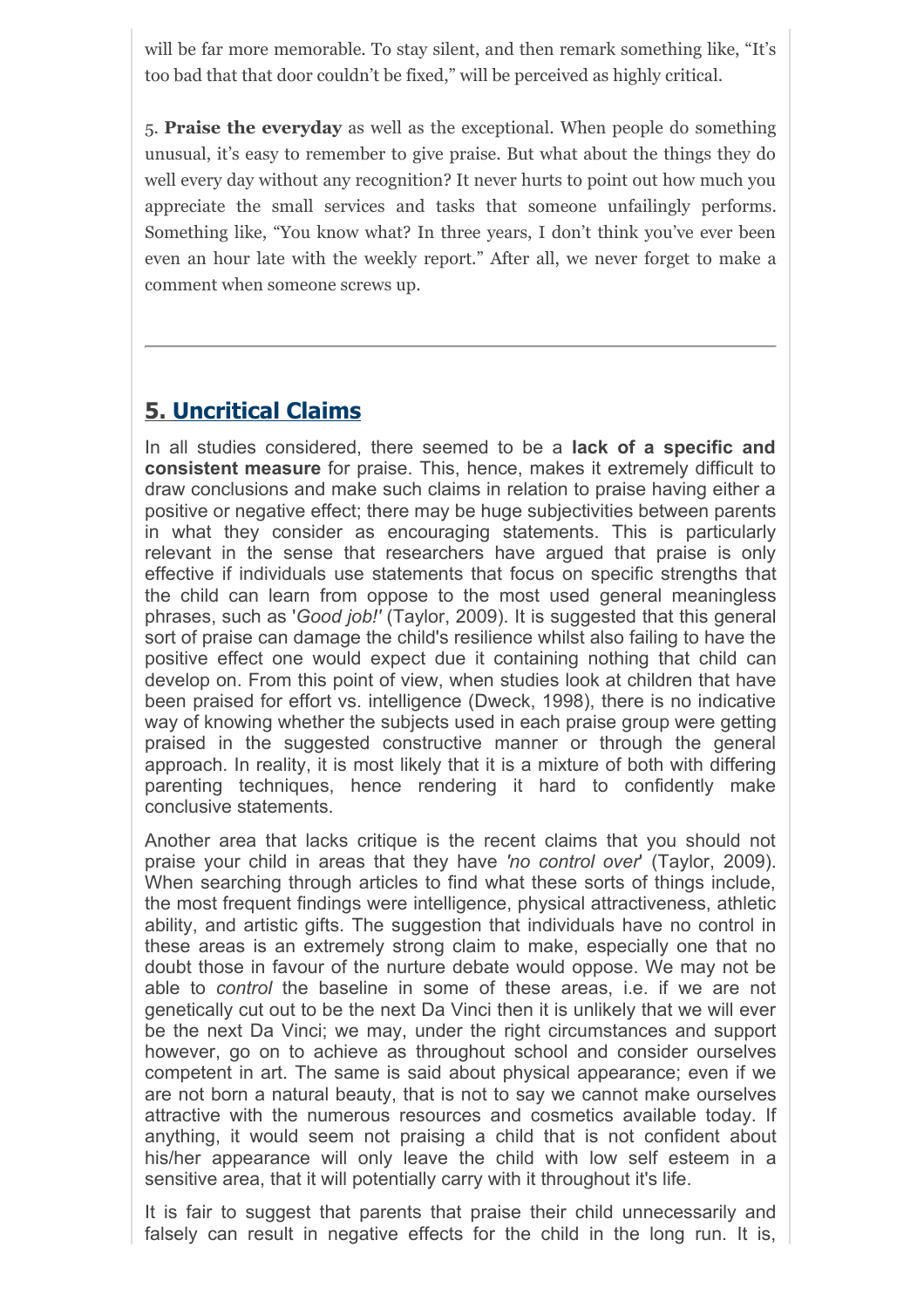however, harsh to suggest that praise is only effective in terms of tangible items and effort. In any bad situation a positive can be drawn, and perhaps this is the message that should be sent to parents- encouraging them to praise constructively at the right time in any situation.

Next we will examine whether praise may be given more constructively in some cultures than others...

### **6. Cultural Connections: Does Resilience have a Cultural Connection?**

The International Resilience Research Project recently examined the **universality of resilience** through different cultures and ethnicities in the promotion of resilience among children. Data from over 1,200 families with children highlighted universality, however, there were some **clear differences in child rearing practices** and ways to encourage resilience in children, all of which achieved the same level of success (Grotberg, 1998). This study **emphasises the cultural phenomenon of resilience**, similar to Ungar (2008), stating that the understanding of resilience requires a cultural and contextual consideration, all of which can exert differing amounts of influence on a child's life, therefore carrying implications for at-risk populations.

### **6.1'Culture of Praise'**



**Christian** News ran an article entitled 'The Culture of Praise' citing examples of North American companies, including Land's End and the Bank of America, both of which invest heavily in educating their managers in how to compliment employees. **Other** examples include 'Scooter Store, Inc.' which employs

a 'staff celebrations assistant' who works tirelessly to throw confetti (25 pounds a week) at employees. Finally, 'Container Store Inc.' estimated that through their system of 'Celebration Voice Mailboxes' roughly one employee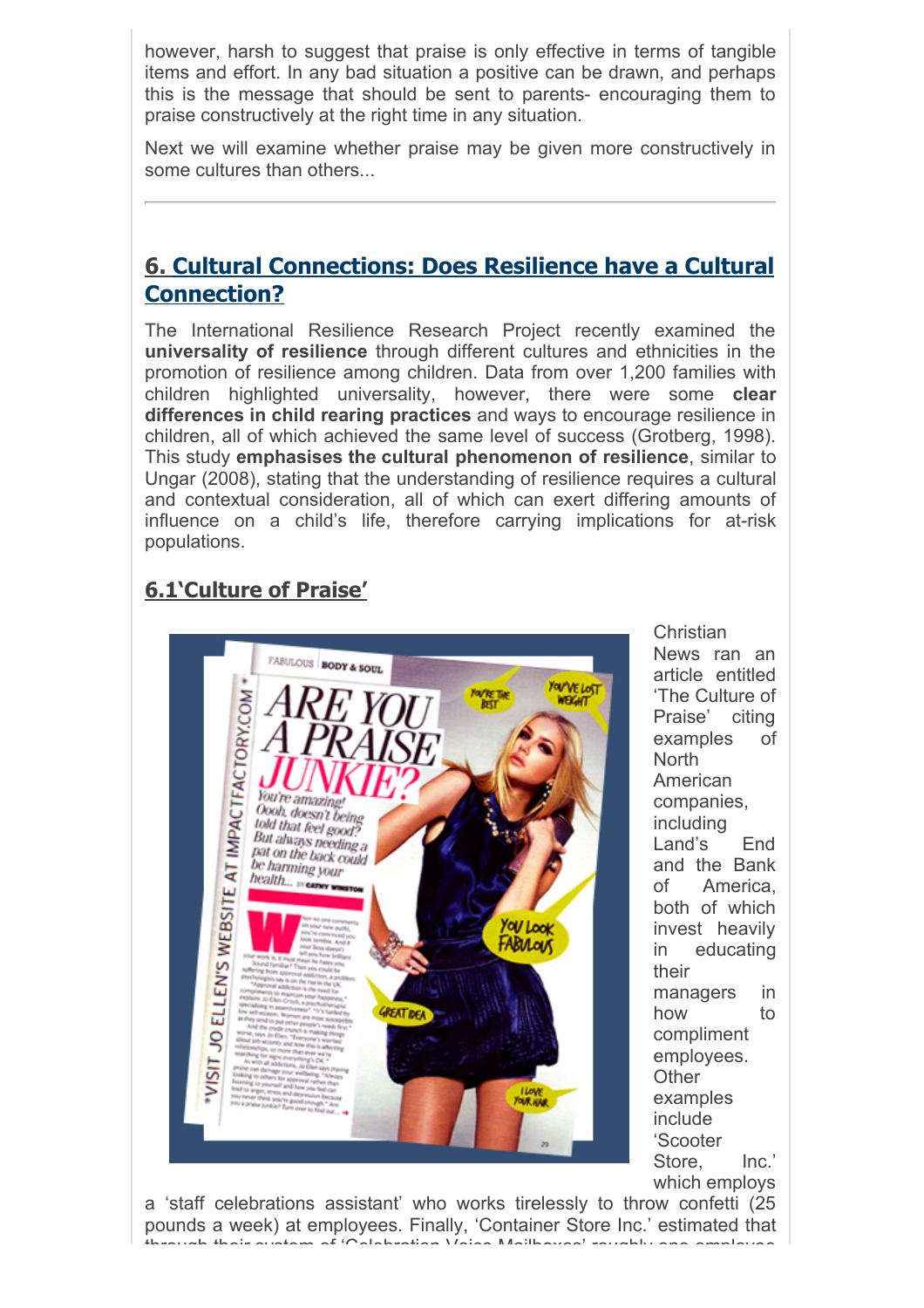through their system of 'Celebration Voice Mailboxes' roughly one employee every twenty seconds will receive praise.

Is this just the case of a select few, extreme, American businesses taking the issue of staff appraisals too far? Or does it mark a significant cultural phenomenon, and, if so, what might the consequences of this false praise be?

### **6.2 Effects on Children's Resilience from False Praise?**

This 'culture of praise' in the adult world and workplace may be a continuation of the praise lavished on children by parents and teachers alike. To buck this trend could be to cause a compliment deficit. The Wall Street Journal highlights some social ramifications far graver than any compliment deficit: **adults overpraised as children are significantly more likely to be narcissistic at work and in personal relationships (**Twenge, 2006).

This damaging finding statement is backed up with research findings from a meta-analysis finding students from a wide sample of American colleges score around 30% higher on the Narcissistic Personality Inventory between 1979 and 2006. Results complement previous studies finding **increases in other individualistic traits** such as assertiveness, self-esteem, and extroversion. Samples are all from American colleges, therefore conclusions are limited to American society and generations; however findings do support those of previous studies. One of the supported studies includes the results from Foster et al., (2003) that **Americans score higher on narcissism inventories** than people from other world regions. Future investigations should determine if narcissism, along with trends of over/false/excessive praise, is a trend in cultures other than the United States.

One study by Harber (1998) indicates that some students can become so wary of **false praise** it **can damage** their **self-resilience and** cause a drop in their **self-esteem**. Thus, the kind of encouragement given by teachers to students and how the students cope with feedback has huge implications. Authors state the important nature of findings as it serves to highlight how a seemingly positive action can have unintended harmful results. Consequently, the promotion of youth development, at least academically, must remain cautious in its offering of any superficial reinforcements without a substantive basis.

### **6.3 Links between Personality, Traits and Culture**

As mentioned, these results complement earlier investigations that have focussed on traits that are closely linked with resilience such as self-esteem; a trait that is highly regarded as an important index of psychological health and well-being (Harter, 1993). Brown and Mankowski (1993) found selfesteem to be associated with lower levels of depression and higher levels of adaptive coping (Folkman & Lazarus, 1988). In the quest for higher selfesteem people have tended to praise even where it may not be entirely necessary or true. The results of this in classroom environments have been studied by Mueller and Dweck (1998) finding that, contrary to conventional wisdom and popular belief, praising children for an ability or trait such as intelligence is detrimental to students motivation to achieve.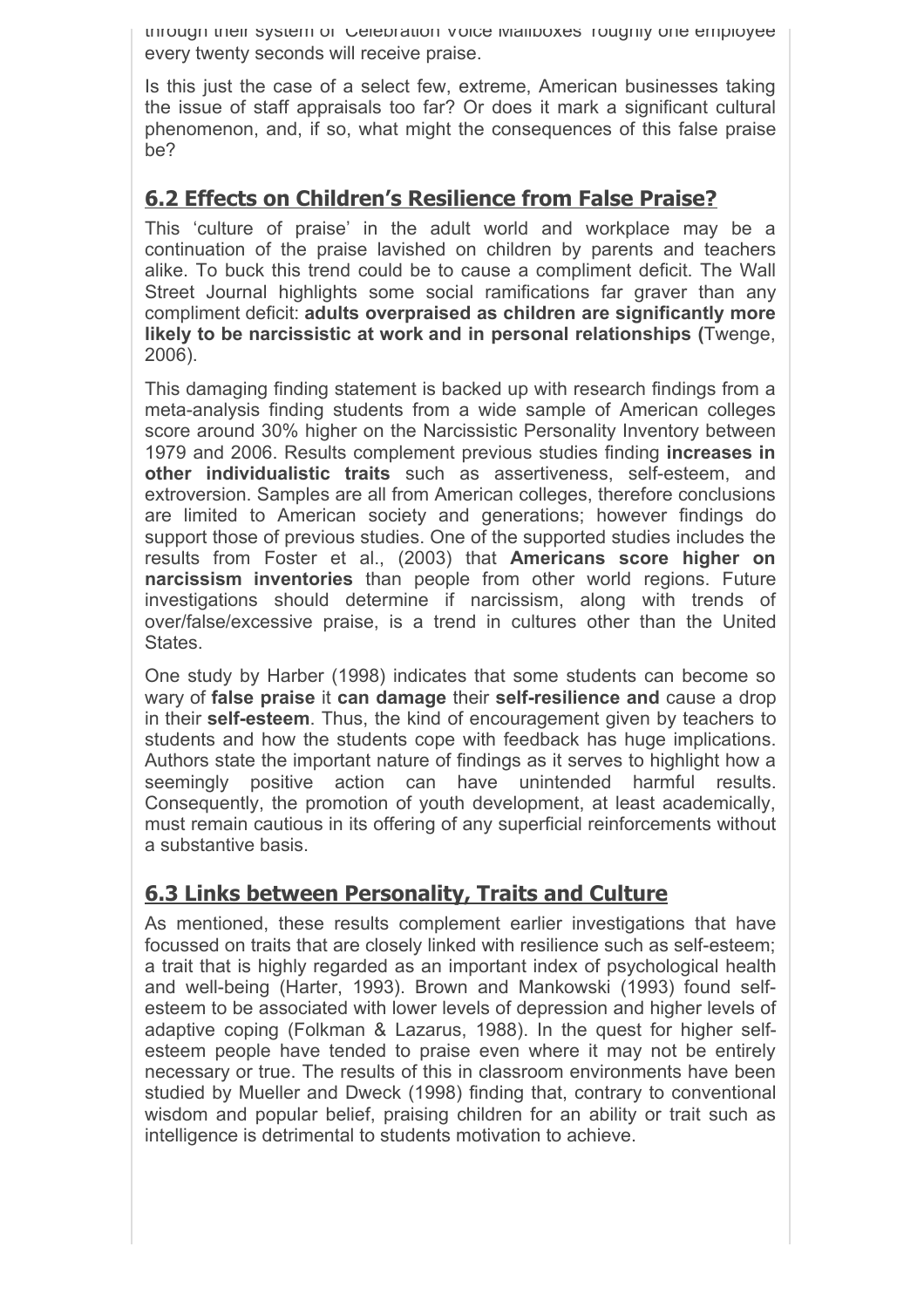In conclusion, *'praise where praise is due'* may hold true, especially so for children, within academic settings and



for their development of important qualities including resilience.

### **7. Further information - articles and videos**

Here is a list of interesting sites that you might want to brows through, including **magazine** and **newspaper articles** and some **videos**.

#### *Articles*

Baumeister's paper is a **summary of key papers** in the field of self-esteem that give results contrary to previous thinking, showing that higher selfesteem did not appear to be giving benefits.

Baumeister, R. F., Campbell, J. D., Krueger, J. I., & Vohs, K. D. (2003). Does high self-esteem cause better performance, interpersonal success, happiness, or healthier lifestyles? *Psychological Science in the Public Interest, 4, 1–44.*

This is an **article** in the Chronicle of Higher Education about Carol Dweck and why the right type of praise is important.

The topic of praise is popular in the news, **here** is a recent article in the Washington Post.

Carol Dweck's programme on '**brainology**' explores how students can increase their achievement.

Giving children indiscriminate praise should not be considered the same as

Praise in the wrong context is covered in a wide range of articles; examples can be found from **Christian News** to **The Wall Street Journal**.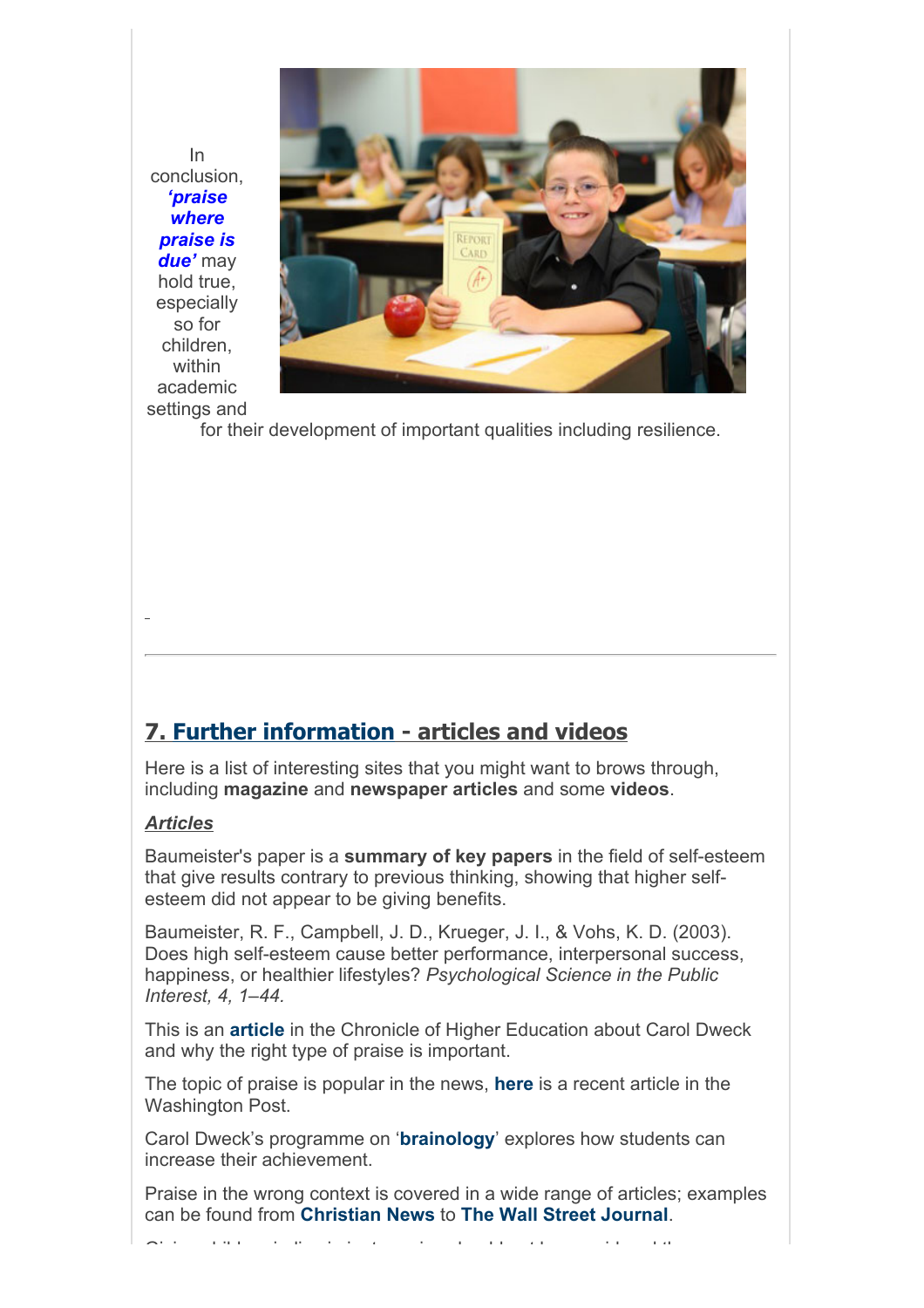Giving children indiscriminate praise should not be considered the same as giving unconditional love, **here** a child psychiatrist discusses the difference.

Here is what Carol Craig says on **resilience** from the Centre for Confidence and Wellbeing.

*Video*

Carol Dweck has been one of the main researchers on mindsets, here is a on Carol Dweck's work that shows some of the experimental work with children and giving them puzzles to work out then either telling them they are smart or that they worked hard.

# **8. Academic references**

Baumeister, R. F., Campbell, J. D., Krueger, J. I., & Vohs, K. D. (2003). Does high self-esteem cause better performance, interpersonal success, happiness, or healthier lifestyles? *Psychological Science in the Public Interest, 4, 1–44.*

Bayat, M. (2011). Clarifying Issues Regarding the Use of Praise With Young Children. *Topics in Early Childhood Special Education,* 31, 121-128.

Becker, W. C., Madsen, C. H., Arnold, C. R., & Thomas, D. R. (1967). The contingent use of teacher attention and praise in reducing classroom behavior problems. Journal of Special Education, 1, 287–307.

Branden, N. (1969). *The psychology of self-esteem* . New York, NY: Bantam **Books** 

Brown, G. W., Andrews, B., Harris, T., Adler, Z., & Bridge, L. (1986). Social support, self-esteem and depression. Psychological Medicine, 16, 813-831.

Bown, J., Mankowski, T., (1993) Self-esteem, mood and self-evaluation: Change in Mood and the way you see yourself, *Journal of Personality and Social Psychology, Vol. 64,* 421 – 430

Challen, A., Noden, P., West, A. & Machin, S. (2011). UK Resilience Programme Evaluation: Final Report. Department of Education. Retrieved from

**https://www.education.gov.uk/publications/RSG/AllPublications/Page1/DFE-RR097** (accessed 23 January 2012).

Dumont, M., & Provost, M. A. (1999). Resilience in Adolescents: Protective Role of Social Support, Coping Strategies, Self-Esteem, and Social Activities on Experience of Stress and Depression. Journal of Youth and Adolescence, 28, 343 -363.

Dweck, C. S. (2008) The Perils and Promises of Praise. Best of Educational Leadership 2007-2008, 65, 34-39.

Forte, M. , Jahoda, A., & Dagnan, D. (2011). An anxious time? Exploring the nature of worries experienced by young people with a mild to moderate intellectual disability as they make the transition to adulthood. British Journal of Clinical Psychology, 50, 398–411.

Folkman, S., Lazarus, R., Delongis, S., (1988) Ways of Coping Questionnaire*, Palo Alto,* CA: Consulting Psychology Press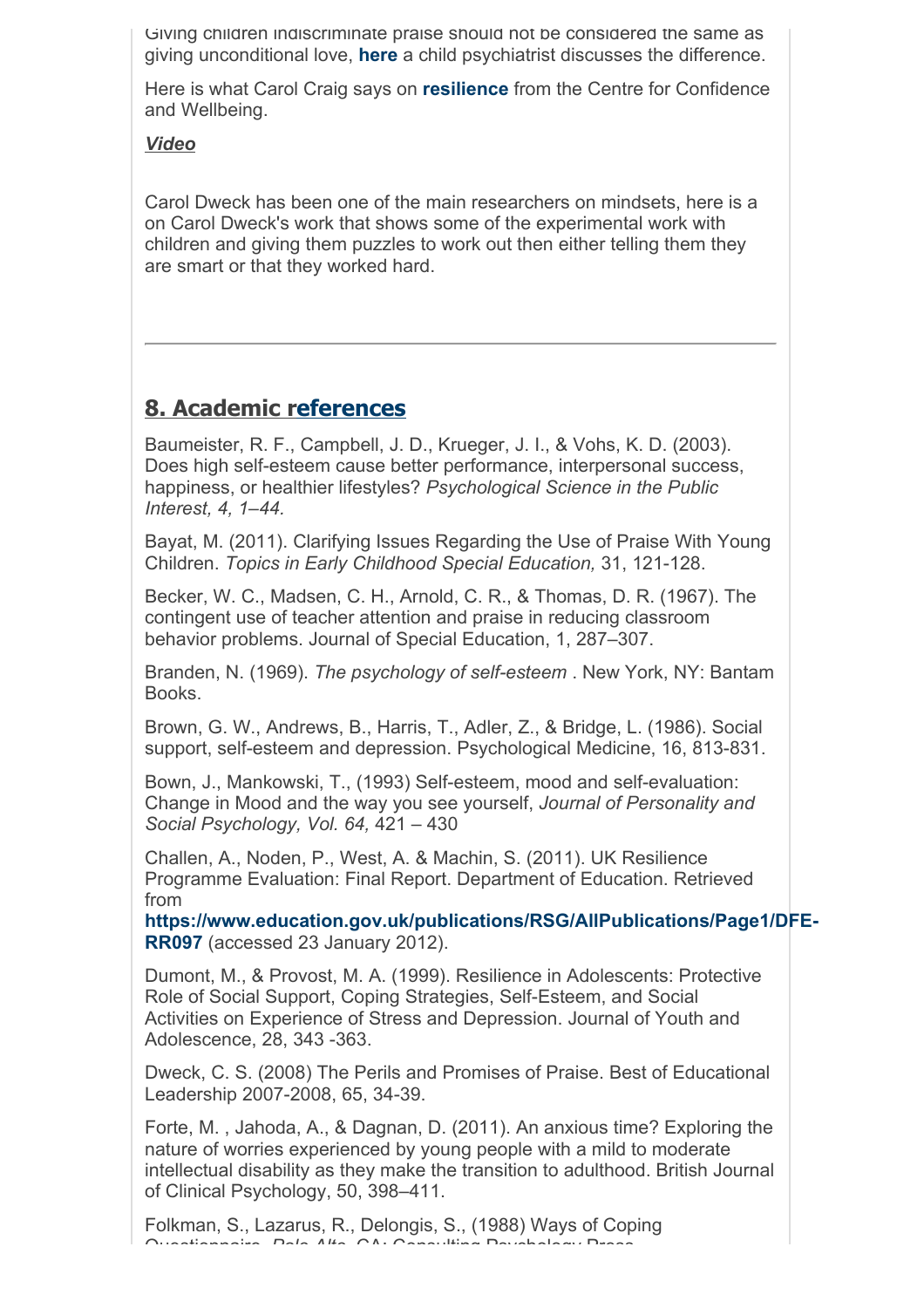Questionnaire*, Palo Alto,* CA: Consulting Psychology Press

Foster, J., Twenge, J., Campbell, W., (2003) Individual Differences in Narcissism: Inflated Self-views across the Lifespan and around the World, *Journal of Research in Personality*, *Vol. 37,* 469 – 4 86

Furnham A., Chamorro-Premuzic, T. & Mcdougall, F. (2003). Personality, cognitive ability, and beliefs about intelligence as predictors of academic performance. Learning and Individual Differences, 14, 49–66.

Grotberg, E., (1998) Resilience and Culture/Ethnicity examples from Sudan, Namibia, and Armenia, presented at the Regional Conference, International Council of Psychologists, "Cross-cultural Perspectives on Human Development", Italy

Hattie, J. & Timperley, H. (2007). The Power of Feedback. Review of Educational Research, 77, 81-112.

Henderlong, J., & Lepper, M. R. (2002).The Effects of Praise on Children's Intrinsic Motivation: A Review and Synthesis. Psychological Bulletin, 128, 774–795.

Kim YH, & Chiu CY (2011). Emotional costs of inaccurate self-assessments: both self-effacement and self-enhancement can lead to dejection. Emotion, 11 , 1096-1104.

Kohn, A. (1993). Punished by rewards: The trouble with gold stars, incentive plans, A's, praise, and other bribes. New York: Houghton Mifflin.

Kruger, J., & Dunning, D. (1999). Unskilled and unaware of it: How difficulties in recognizing one's own incompetence lead to inflated selfassessments. Journal of Personality and Social Psychology, 77, 1121-1134.

Madsen, C. H., Becker, W. C., & Thomas, D. R. (1968). Rules, praise, and ignoring: Elements of elementary classroom control. Journal of Applied Behavior Analysis, 1, 139–150.

Mueller, C. M. & Dweck, C. S. (1998). Praise for Intelligence Can Undermine Children's Motivation and Performance. Journal of Personality and Social Psychology, 75(1), 33-52.

Niiya, Y., Brook, A. T. & Crocker J. (2010). Contingent Self-worth and Selfhandicapping: Do Incremental Theorists Protect Self-esteem? *Self and Identity*, 9, 276–297.

Reivich, K. J., Seligman M. E. P. & Mcbride, S. (2011) Master Resilience Training in the U.S. Army. American Psychologist, 66(1), 25–34.

Seligman, M. E. P., Ernst, R. M., Gillham, J., Reivich, K. & Linkins, M. (2009). Positive education: positive psychology and classroom interventions, Oxford Review of Education, 35(3), 293-311.

Taylor, J., (2009). Parenting: Don't Praise Your Children. *Psychology Today*.

Twenge, J., (2006) Generation Me: Why Today's Young Americans Are More Confident, Assertive, Entitled--and More Miserable than Ever Before, Free Press, New York

Twenge, J., Konrath, S., Foster, J., Campbell, W., Bushman, B, ., (2008) Egos inflating over time: a cross-temporal meta-analysis of the Narcissistic Personality Inventory, *Journal of Personality, Vol. 79 (4),* 875 – 902

Ungar,, M., (2008) Resilience across Cultures, *British Journal of Social Work, Vol, 38 (2)* 218 – 235

Wierzbicka, A. (2004). The English expressions *good boy* and *good girl* and